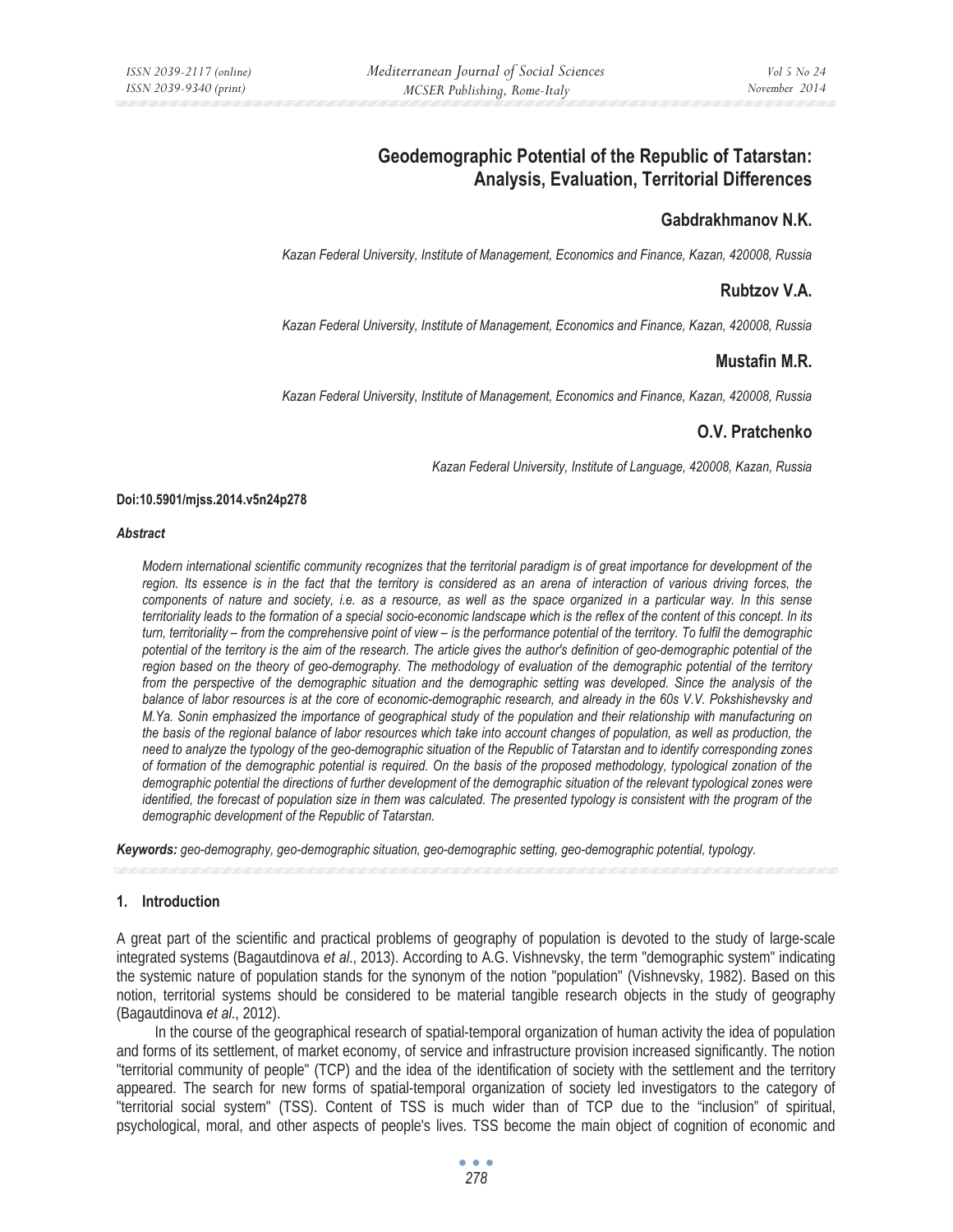| ISSN 2039-2117 (online) | Mediterranean Journal of Social Sciences | Vol 5 No 24   |
|-------------------------|------------------------------------------|---------------|
| ISSN 2039-9340 (print)  | MCSER Publishing, Rome-Italy             | November 2014 |

social geography, in connection with which the new definition of science appeared. Among many definitions the following definition is the most common one: "Economic and social geography as a complete integrated-synthetic science studies the spatial organization of the society in specific conditions of the environment. Territorial (spatial) social systems are the main subject of its research"(Chistobaev and Sharygin, 1990). MD Sharygin stated that TSS is "the space-temporal form of the organization of the oecumene in which all spheres of life of people who are included in processes of social development and reproduction are relatively and interdependently combined."

Demographic potential starts to be considered as an important part of the national wealth. In a series of works the demographic potential is interpreted as exclusively reproductive capabilities of society which are determined by the number of reproductively active members of the community and their fertile activity. In the broader interpretation the same approach is represented in the works of T. Romashova who understands the demographic potential as "the rate of potential population growth on the basis of already established sex & age structure and dynamics of fertility, marriage and other special characteristics" (Romashova, 2006).

The idea of the demographic potential of society through the concept of population or life potential which is measured by the number of people with the account of total time of life they have lived, becomes more common. A consolidated list of approaches to the interpretation of the demographic potential was proposed M.V. Igoshev (Igoshev, 2011) (table 1).

| Characterization                                                                                  | Approach (author)               |
|---------------------------------------------------------------------------------------------------|---------------------------------|
|                                                                                                   | Vishnevsky A.G.                 |
| The number of inhabitants of the country                                                          | Vasin S.A.                      |
|                                                                                                   | Zayonchkovskaya J.A.            |
| The number of inhabitants of the specific territory                                               | Center for Strategic Studies of |
|                                                                                                   | the Volga federal district      |
| Population size and population makeup according to sex and age                                    | Motrich E.L.                    |
| Set of quantitative and qualitative indicators of population groups - now and in the near future  | Filimonov <sub>N.</sub>         |
|                                                                                                   | Krasnolobtsev V.                |
| The number of people with the account of total time they have lived                               | Petrakova Y.N.                  |
| Life Potential                                                                                    | E. Filroze                      |
|                                                                                                   | L. Hirsch                       |
| Quantitative and qualitative potential of reproduction of population of the designated area       | Fedotovskaya T.A.               |
| (country)                                                                                         |                                 |
| Total population, its sex and age composition, dynamics of growth (decline) of population,        | Shalmuev A.A.                   |
| migration processes                                                                               |                                 |
| Reproductive performance of the ethnic group, of the community                                    | Koreshkin A.                    |
| Index of potential growth of population on the basis of already established age-sex structure and | Romashova T.V.                  |
| dynamics of fertility, marriage and other specific indexes                                        |                                 |
| Index of characteristics of the dynamics of population reproduction, as well as its demographic   | Ediev D.M.                      |
| perspectives at the aggregate level                                                               |                                 |

Table 1. Main approaches to the interpretation of the demographic potential (Igoshev, 2011).

Based on the above, the definition of the demographic potential of the area requires further clarification. In our opinion, the demographic potential of the area is a set of human resources of the territory, formed in conditions of the current demographic situation, and which can be used in the development of the territory with the account of the demographic situation.

### **2. Methodology**

In the scientific, as well as in the educational literature which is devoted to the question of demographic development, it is possible to find some methodological approaches, as well as the methodology for assessing the demographic potential. In particular, as it has already been mentioned, while analyzing the interpretations of the concept of demographic potential (Table 1), the main methodological approach of determination of demographic potential value is based on its quantitative assessment, or as a simple calculation of the country's population, or as the calculation of the number of inhabitants with the account of total time they have lived, or through life potential. However, in our opinion, such vision requires not the clarification, but the explanation relating to deeper understanding of the essence of the assessment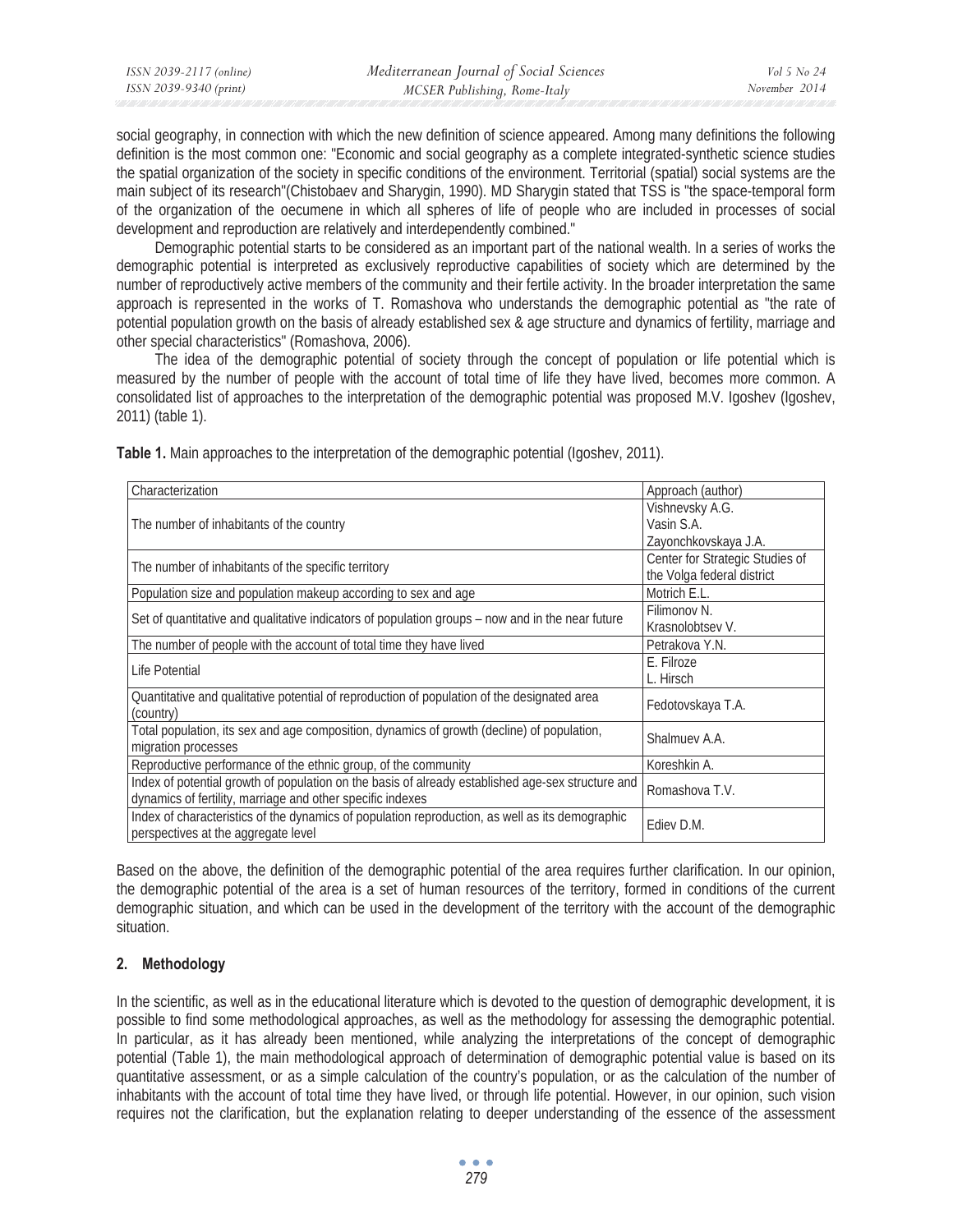method of the demographic potential of the area.

As it has already been mentioned, in relation to the economy the population acts both as a wealth producer, as well as a consumer of material goods at the same time. Such two-sidedness of relations determines the complexity and sometimes the contradictory relations of population and economy. Population cannot exist outside the economy, and the economy cannot exist without population, they are two parts of one social organism (Gabdrakhmanov and Egorov, 2013). Consequently, for the in-depth study of geo-demographic situation it is necessary to study all the elements of TSS which influence it. To do this, G.M. Fedorov proposed to carry out the research in several stages: 1) regional-demographic: the study of the structure of demographic processes as such, the analysis of structural changes of demographic processes, their interaction and interdependence; 2) geo-demographic: the analysis of the impact of socio-economic factors on demographic processes, the analysis of indexes that characterize the connection of demographic processes and socioeconomic factors, the study of the socio-economic dependence of connections of demographic processes with socioeconomic factors (Fedorov, 1984).

Since the geo-demographic situation is formed under the influence of territorial socio-economic systems, and in their subordination the fundamental role belongs to the territorial-manufacturing system (of course, with the relative independence of all other systems), as far as exactly economic-demographic relations have a leading role with respect to the regional demographic, social-, population settling-, ethnic and ecological-demographic relations – the leading, but not the only one (Safiullin *et al*., 2013). On this basis, the demographic potential is considered by us as a complex demographic, social, economic, population settling, ethnic, ecological phenomenon, which is the reflection and a complex characteristic of the most important interrelated features of TCP. In this work, the complex characteristic which includes various indexes of the demographic situation was offered to use as an integral measurer of demographic potential of the territory. In our opinion, this integral measurer consists of six large blocks: demographic, economic-demographic, population settling and demographic, socio-demographic, ethno-demographic and ecological-demographic (Gabdrakhmanov and Rubtzov, 2014).

The proposed methodology of analysis which includes the system of objective and subjective typological indicators, can become the basis for assessment of demographic potential of the area. The following categories are considered to be the main categories that form the demographic potential of the territory: demographic situation, labor resources, settlement system, demographic behavior, physical health and ethnic composition. As a result, the system of indicators used to assess the demographic potential of the area was developed (Table 2).

| Key figures blocks  | Aggregates                  | Objective performance indicators                                                                                                                                                       |
|---------------------|-----------------------------|----------------------------------------------------------------------------------------------------------------------------------------------------------------------------------------|
| Demographical block | Dynamics of population      | population,<br>total growth (decrease) of population,<br>population growth rates and population increase,<br>share of natural population increase in general population<br>arowth      |
|                     | Birth-rate (fertility rate) | number of births,<br>the general fertility rate,<br>age fertility rates,<br>the total fertility rate,<br>the fertility rate by birth order,<br>age rates of marital fertility          |
|                     | Mortality                   | the number of deaths,<br>general mortality rate,<br>age mortality rates,<br>the infant mortality rate,<br>age mortality rates by major causes of death,<br>the average life expectancy |
|                     | Natural growth              | natural growth (decrease)<br>general rate of natural growth                                                                                                                            |
|                     | Migration of population     | Number of arrived migrants,<br>Number of left migrants,<br>net balance of migration,<br>general rate of net balance of migration,<br>age rates of net balance of migration             |

**Table 2.** The system of indicators used to assess the demographic potential of the area

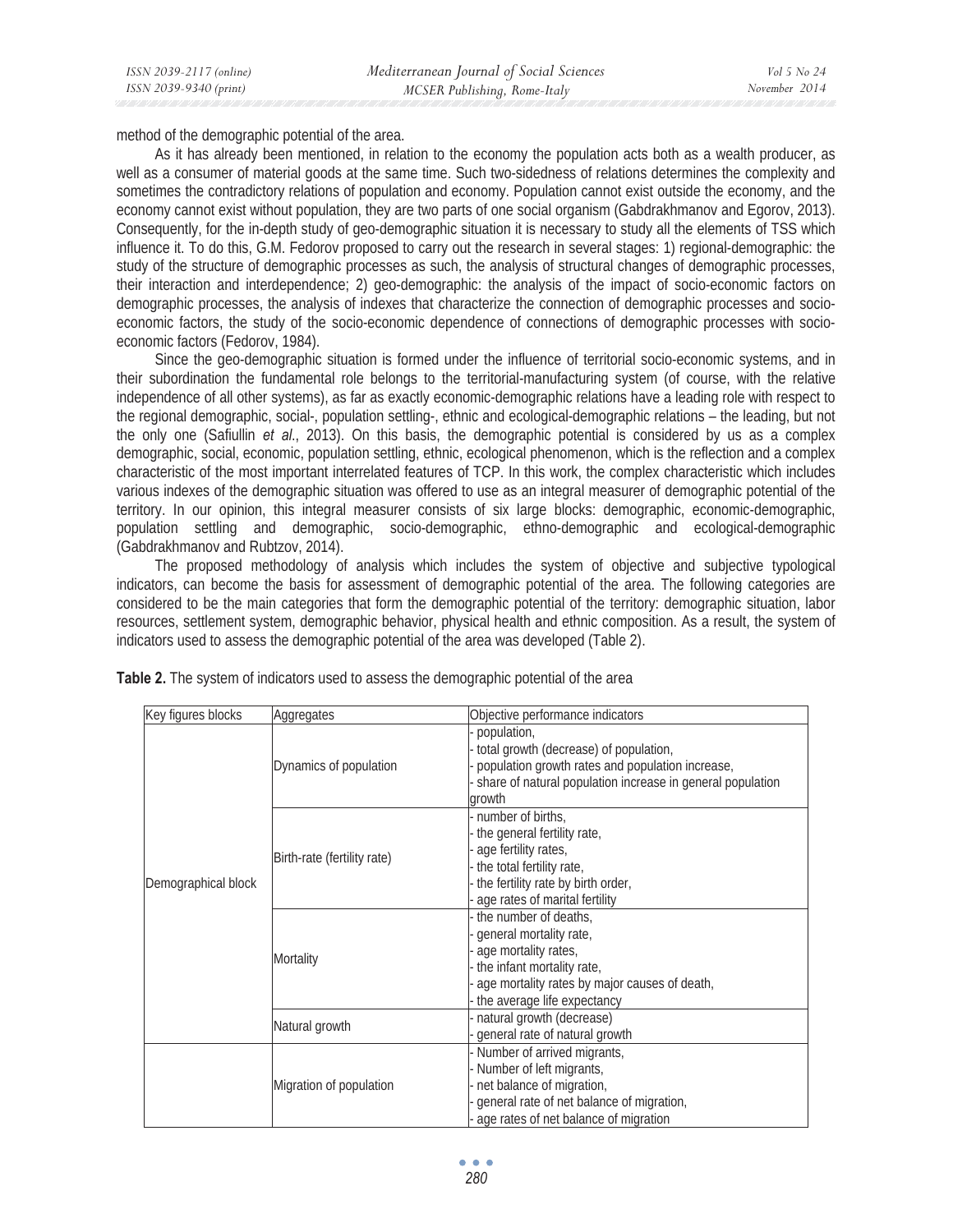|                       |                                           | number of men and women,                                  |
|-----------------------|-------------------------------------------|-----------------------------------------------------------|
|                       | Age-sexual structure of the<br>population | the proportion ratio of men and women,                    |
|                       |                                           | demographic burden,                                       |
|                       |                                           | the proportion of different age groups in the population, |
|                       |                                           | the rate of demographic aging                             |
|                       |                                           | the number of registered marriages,                       |
|                       |                                           | general rate of marriage,                                 |
|                       | Family structure of the population        | total number of registered divorces,                      |
|                       |                                           | general divorce rate,                                     |
|                       |                                           | the proportion ratio of marriages and divorces            |
|                       |                                           | population number of working age,                         |
| Economic block        | Labor resources                           | average number of employees,                              |
|                       |                                           | distribution of labor resources by industry sector,       |
|                       |                                           | value of industrial products per capita                   |
|                       |                                           | average income per capita,                                |
|                       |                                           | the average monthly nominal wage of workers,              |
|                       |                                           | the average growth rate of gross wage,                    |
|                       | Standard of living                        | number of the unemployed,                                 |
| Social block          |                                           | Life expectancy at birth,                                 |
|                       |                                           | The registered unemployment rate                          |
|                       |                                           | the share of people with higher education,                |
|                       | Educational level of the population       | the share of persons with specialized secondary education |
|                       | The level of urbanization                 | Proportion of urban and rural population,                 |
| Population settling   |                                           | Density of rural population,                              |
| block                 |                                           | The average distance between settlements,                 |
|                       |                                           | Population size of settlements                            |
|                       | Physical heath of population              | Sickness rate of population by major disease groups       |
|                       |                                           | Sickness rate of population by age groups,                |
| Ecological block      |                                           | Sickness rate of children of the first year of life,      |
|                       |                                           | mortality of population by causes;                        |
|                       |                                           | mortality of population by age groups                     |
|                       |                                           | level of techno-genic burden                              |
| Ethnic-cultural block | Ethnic structure                          | share of the Tatar population,                            |
|                       |                                           | share of the Russian population,                          |
|                       |                                           | share of other nationalities,                             |
|                       |                                           | ethnic diversity (the number of people in the community)  |
|                       |                                           | changes in the share of the national population;          |
|                       |                                           | time of living of ethnic groups in the area               |

### **3. Results**

The main differences of the demographic situation formed the basis of the typology of geo-demographic situation of the Republic of Tatarstan on the basis of two groups of features: production-economic and socio-demographic (Gabdrakhmanov and Rozhko, 2014). Thus, the following types and subtypes of the geo-demographic situation the Republic of Tatarstan and the corresponding types of demographic potential were identified:

I type – city districts II type – district-side 2.1 – Chelny-side 2.2 – Kazan-side III type – oil IV type – the industrial-agrarian one with population decline 4.1 – areas with "deteriorating" demographic situation 4.2 – areas with "unfavorable" demographic situation 4.3 – areas with "crisis" demographic situation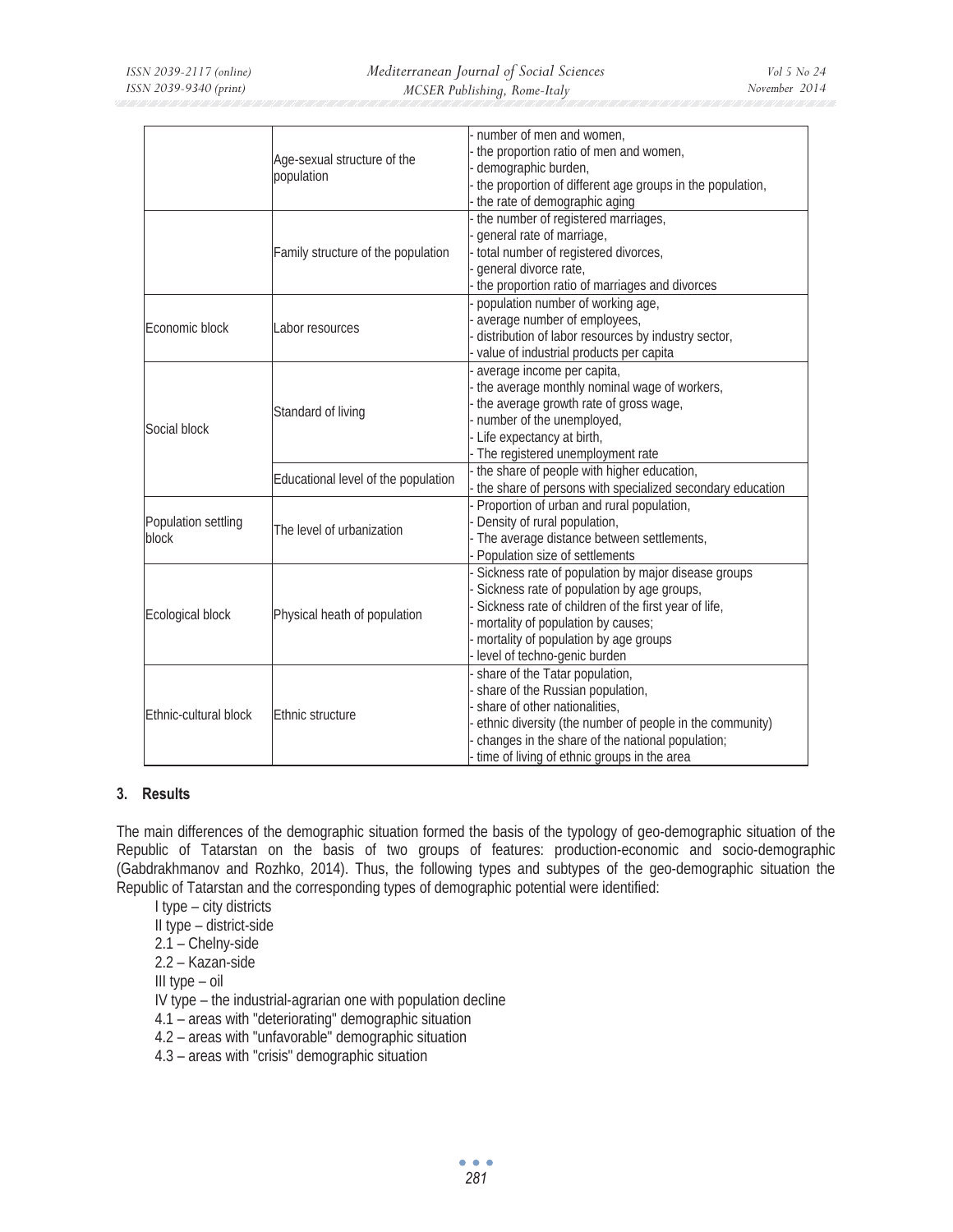### **4. Discussion**

The study of the demographic potential of the region, their positioning and competitiveness based on the labor resources are currently of great importance. The regular appearance of reports on this topic at various conferences of various levels is the evidence of this. In particular, a lot of statements of this article were discussed at several conferences devoted to various aspects of the development of regions. And the methodology of assessment of demographic resources of the regions with relation to their potential is the main discussion point in most cases. As a rule, in the frames of the discussion there are different points of view on this issue. But in our opinion, only the complex approach can provide an objective assessment of the demographic potential of the region.

### **5. Conclusion**

I type – city districts – Kazan and Naberezhnye Chelny. In general, this type is characterized by "favorable" demographic situation. In 2010 1646867 people lived here (Kazan – 1136566, Naberezhnye Chelny – 510301). There is positive dynamics of natural and mechanical movement of the population. The highest population density is exactly here. A higher proportion of people of working age is the feature of the age structure of this type, the demographic burden is was - 0.57 which is below the republican indicator. This type refers to the old industrial areas where the proportion of the accumulated past labor is high. The current situation is due to the concentration of population, high standard of living, the considerable volume of industrial production, the development of market and transport infrastructures, the tertiary sector of the economy is actively developing, the performing of functions of the capital by Kazan also contributes to this. This type is characterized by the peculiar features of post-industrial society.

II type – district-side. This type is formed by municipal areas surrounding urban districts, it consists mostly of industrial cities and regions.

2.1 – Chelny-side (Mendeleevsky, Elabuzhskij, Nizhnekamsky, Tukaevsky, Zainsky municipal districts).

12.6% of the population of the Republic of Tatarstan live in these regions. This subtype is characterized by "good" demographic situation. Mechanical engineering (automobile manufacturing, electrical engineering industry), as well as the chemical and petrochemical industry, are the main industries. The population is distributed unevenly, mainly in urban areas. Regions of this subtype are characterized by favorable age-sex structure of population which determines high demographic potential. The average demographic burden was 0.62 (with minimum in Nizhnekamsky and Elabuzhsky areas - 0.55). in addition to the low demographic burden, the fact that the proportion of people of younger working age is higher than the proportion of people of retirement age is rather encouraging. In general, the regions of this subtype are characterized by average level of social welfare. However, deteriorating ecological situation is the main threat for the demographic situation; it is explained by concentration of a large number of industrial enterprises of chemical industry. Now Solution of environmental problems has led for improvement of health of the population, which results in a decrease of sickness rate and mortality.

2.2 – Kazan-side (Verkhne-Uslonsky, Vysokogorsky, Zelenodolsky, Laishevsky, Pestrechinsky, Atninsky, Arsky municipal regions). Its share is 9,3% of population of the Republic of Tatarstan. In general, the demographic situation can be characterized as "good". Despite the negative performance indicators of natural population movement the migration growth rate in the region, on the contrary, was positive, and this compensated the loss of natural population decline, and also ensured its increase. In all regions of this subtype the number of people of younger working age is less than the number of people of retirement age, and this negatively influences the formation of the demographic potential. However, the low value of the resource potential of the Capital Economic Area (equal to 0.684) convincingly demonstrates the most efficient use of production potential and other resources of the region in comparison with the other economic regions and points to the existing potential for economic growth with more efficient use of available resources.

III type – oil – (Aznakaevsky, Almetyevsky, Bavlinsky, Bugulminsky, Leninogorsky, Yutazinsky municipal regions): the economy of regions of this type has strongly marked specialization: oil extraction and production of oil equipment. Average urbanization rate is 73.28%, which is slightly lower than the national indicator, despite the presence of a large number of towns and urban-type settlements. This type is characterized by "relatively good" demographic situation. Negative natural population growth is worsened by the negative migration balance.

IV type – the industrial-agrarian one with population decline: the economy of cities and regions of this type is based on the agricultural enterprises, building materials industry, the food industry. The regions of this type are characterized by the natural population decline, which is worsened by migration outflow.

4.1 – areas with "deteriorating" demographic situation. This subtype united 5 municipal regions – Agryzsky, Aktanyshsky, Menzelinsky, Muslyumovsky, Sarmanovsky. 156,004 people live here, it is 4.1% of the population of the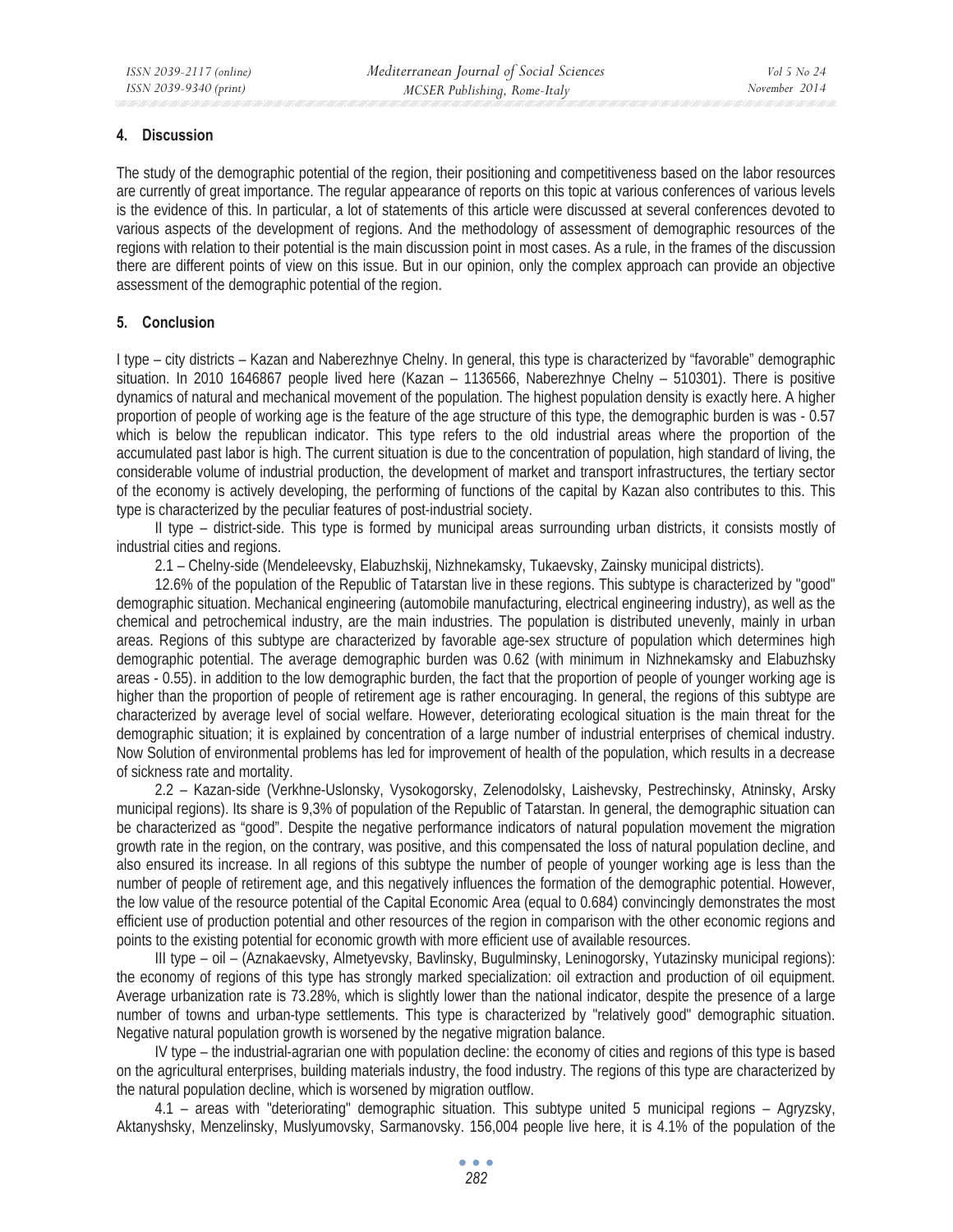| ISSN 2039-2117 (online) | Mediterranean Journal of Social Sciences | Vol 5 No 24   |
|-------------------------|------------------------------------------|---------------|
| ISSN 2039-9340 (print)  | MCSER Publishing, Rome-Italy             | November 2014 |

Republic of Tatarstan. The economy is based on agricultural enterprises, building materials industry, food industry. The number of the employed in the economy is 6% of all the employed people in the economy of the Republic. The level of population demographic burden is higher than the republican level. This subtype is characterized by gradual decline of population. Natural population decline that occurs in all municipal regions, makes the main contribution to the decrease of population. However, the natural decline is compensated by positive migration balance.

4.2 – areas with "unfavorable" demographic situation. This subtype consists of 6 municipal districts – Baltasinsky, Kukmorsky, Mamadyshsky, Rybnoslobodsky, Sabinsky, Tyulyachinsky. Its share is 1.2% of the population of the Republic of Tatarstan, the total number of people is 44798 residents. The economy of the regions is based on agricultural enterprises, building materials industry, food industry. The number of the employed in the economy is 6% of the number of all employed people in the economy of the Republic. This subtype is characterized by a generally long life time and low standard of living. The proximity of the city of Kazan causes the high level of techno-genic burden, and only the remote Rybnoslobodsky region is characterized by favorable situation from the ecological point of view.

4.3 – areas with "crisis" demographic situation. The largest number of regions of the Republic of Tatarstan (Apastovsky, Buinsky, Drozhzhanovsky, Kaybitsky, Kamsko-Ustyinsky, Tetyushsky, Aksubaevsky, Alkeyevsky, Alekseevsky, Novosheshminsky, Nurlatsky, Spassky, Cheremshansky and Chistopolsky municipal regions) belong to this subtype. Despite the significant occupied area (one fourth of the area of the Republic of Tatarstan), only 427,602 inhabitants live here, which is 11.3% of the population of the Republic of Tatarstan. Regions of this type have the limited – on a republican level – potential of natural resources; this potential is represented mainly by land resources (soils of mainly chernozem type), resulting in the economy based on the food industry, agriculture, building materials industry. The small share of working-age population is the peculiar feature of the age structure of the region, this is typical for all rural areas. Demographic burden is 0.79 on average is. High proportion of people of retirement age is the second peculiar feature which follows from the first one. Such situation allows to speak about possible difficulties to provide workforce, specialists of the new industries, as well as of traditional agriculture.

#### **6. Statements**

Thus, the geo-demographic typology allows to make the conclusion about the impact of the two "points of growth": Kazan and Naberezhnye Chelny. Territorial peculiarities of formation of the demographic potential greatly depend on the peculiarities of the industry of economic development of the region (the predominance of the secondary and tertiary sectors of the economy).

### **References**

- Bagautdinova, N., Gafurov, I., Kalenskaya, N., Novenkova, A. The regional development strategy based on territorial marketing (The Case of Russia) // World Applied Sciences Journal, 18(Issue SPL.ISSUE. 18), 2012, 179-184.
- Bagautdinova, N.G., Panasyuk, M.V., Gafurov, I.R. Wavelet analysis of the territorial socio-economic system dynamics // World Applied Sciences Journal, 27(13), 2013, 62-66.
- Caselli, Graziella, Jacques Vallin, and Guillaume Wunsch. Demography: Analysis and Synthesis, Four Volume Set: A Treatise in Population. Academic press, 2005.
- Denton, Frank T., Christine H. Feaver, and Byron G. Spencer. "Economic-demographic projection and simulation: a description of the MEDS system of models." (1994): 3-12.
- Ediev, Dalkhat. "Application of the Demographic Potential Concept to Understanding the Russian Population History and Prospects." Demographic Research 4.9 (2001): 289-336.
- Gabdrakhmanov N.K. and Rozhko M.V. Positioning of Volga Federal District Regions by Demographic Situation Index // World Applied Sciences Journal, Volume 30 Number 6, 2014. - pp.792-795
- Gabdrakhmanov N.K. and Rubtsov V.A. Tourist and Recreational Positioning of Tatarstan Republic: Cluster Analysis // World Applied Sciences Journal 30 (Management, Economics, Technology & Tourism), 2014 - pp.202-205
- Gabdrakhmanov N.K. and Rubtzov V.A. Geodemographic Polarization Processes: Municipal Level (The Case of the Kukmorsky Municipal District of the Republic of Tatarstan) // World Applied Sciences Journal, Volume 30 Number 10, 2014. - pp.1317-1320
- Gabdrakhmanov N.K. Social and economic premises for family formation in the Republic of Tatarstan // The Family in the Modern World: Materials of international scientific conference. – Helsinki; University of Helsinki, 2011 – P.80-85.
- Gabdrakhmanov Niyaz and Egorov Dmitriy Report «The role of geo-demographic infrastructure facilities in the regional development of human capital» // WARSAW REGIONAL FORUM 2013 Territorial capital – concepts, indicators and policy by the Institute of Geography and Spatial Organization Polish Academy of Sciences, together with the Ministry of Regional Development of the Republic of Poland and Polish Geographical Society, Warsaw, p. 57 // October 2013
- Hewings, Geoffrey JD, and Moss Madden, eds. Social and demographic accounting. Cambridge University Press, 2009.